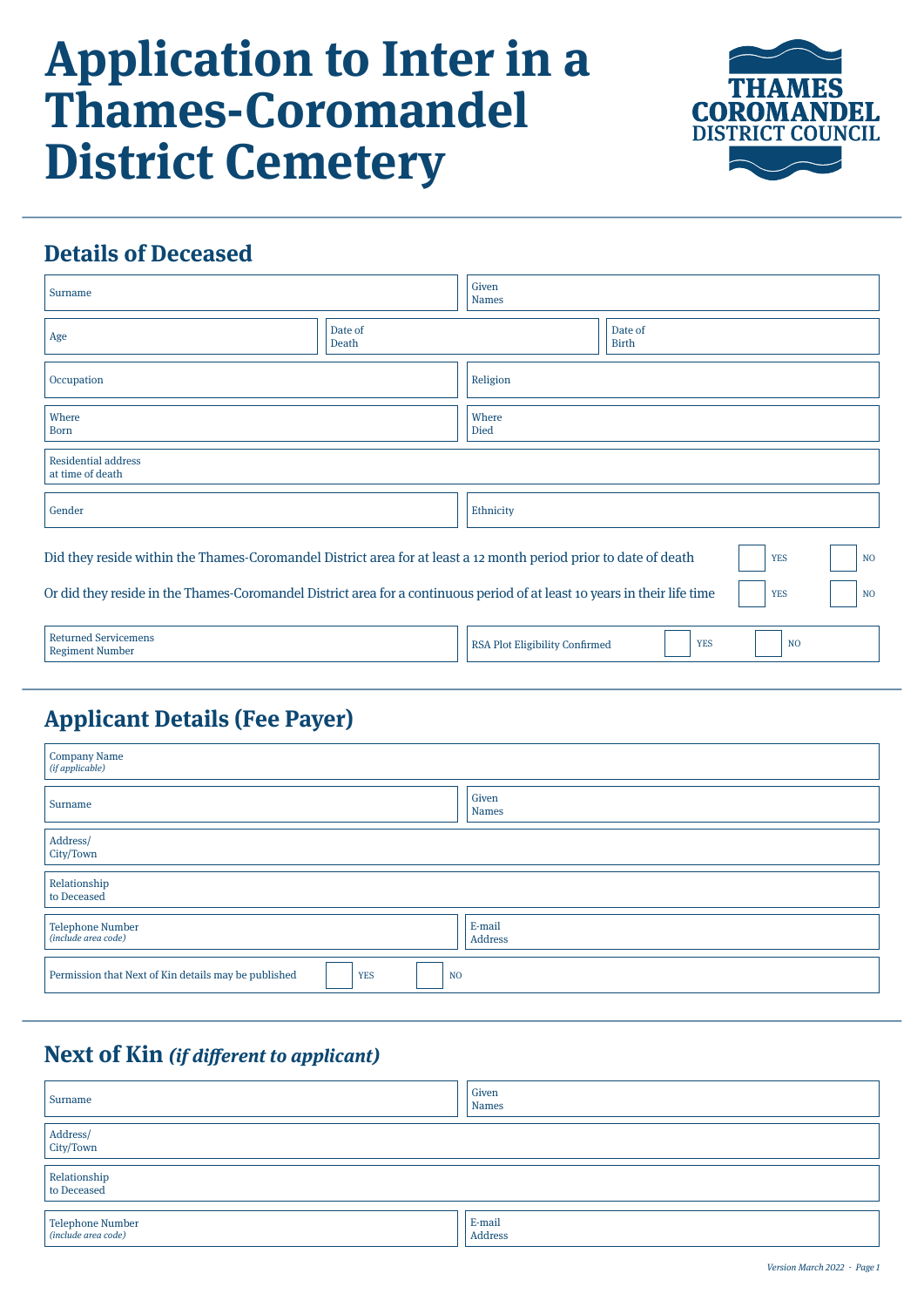As the applicant, and as the person signing the form, I accept responsibility for the accuracy of the information provided and accept liability for payment of all fees charged by Thames-Coromandel District Council relating to this application. I also agree that I may be required to pay or reimburse all costs incurred to recover any amount overdue for payment.

I/we authorise any person or company to provide Council with such information as Council may require in response to your credit enquiries. I/we further authorise Council to furnish to any third party details of this application and any subsequent dealings that I/we may have with you as a result of this application being actioned by Council.

No memorial/headstone will be installed until all fees are paid in full and an application to install a memorial is received and approved by Council.

| Signature                                                                               | Name (please print)                                                            |  |  |  |  |
|-----------------------------------------------------------------------------------------|--------------------------------------------------------------------------------|--|--|--|--|
| Date (DD/MM/YYYY)                                                                       | Time                                                                           |  |  |  |  |
| <b>Burial Details</b>                                                                   |                                                                                |  |  |  |  |
| <b>Natural Burial</b><br>Casket<br><b>Ashes</b>                                         |                                                                                |  |  |  |  |
| <b>Burial at</b> (please tick $\checkmark$ )                                            |                                                                                |  |  |  |  |
| <b>Totara Memorial Park Cemetery, Thames</b>                                            | <b>Omahu Cemetery</b>                                                          |  |  |  |  |
| <b>Whangamata Cemetery</b>                                                              | <b>Omahu Natural Burial Garden</b>                                             |  |  |  |  |
| <b>Mercury Bay Cemetery</b>                                                             | <b>Tairua Cemetery</b>                                                         |  |  |  |  |
| <b>Colville Cemetery</b>                                                                | <b>Buffalo Cemetery Coromandel</b>                                             |  |  |  |  |
| Size of Casket/Ashes Container<br>mm x<br>(including handles)<br>(length)               | Oversize<br>mm x<br>Casket?<br>(depth/height)<br>(breadth/width)               |  |  |  |  |
| Any other details of the Casket/Ashes Container that differs from standard construction |                                                                                |  |  |  |  |
|                                                                                         |                                                                                |  |  |  |  |
| Company<br>Name                                                                         |                                                                                |  |  |  |  |
| Date of<br><b>Burial</b>                                                                | Day of<br><b>Burial</b>                                                        |  |  |  |  |
| <b>Service</b><br>am / pm<br>Commences                                                  | <b>Service</b><br>At                                                           |  |  |  |  |
| <b>Arrival</b> at<br>am / pm<br>Cemetery                                                | <b>YES</b><br>N <sub>O</sub><br>Will the funeral director be onsite for burial |  |  |  |  |
| Family to backfill<br><b>YES</b><br>N <sub>O</sub>                                      |                                                                                |  |  |  |  |
| *To refill grave with soil once interment has taken place.                              |                                                                                |  |  |  |  |

#### **Casket Burials**

| Do you require Council to set up casket lowering Straps and Bearers | <b>YES</b> | N <sub>O</sub> | Do you require assistance from the sexton | <b>YES</b> | N <sub>O</sub> |
|---------------------------------------------------------------------|------------|----------------|-------------------------------------------|------------|----------------|
| If yes, please specify                                              |            |                |                                           |            |                |
|                                                                     |            |                |                                           |            |                |
|                                                                     |            |                |                                           |            |                |
|                                                                     |            |                |                                           |            |                |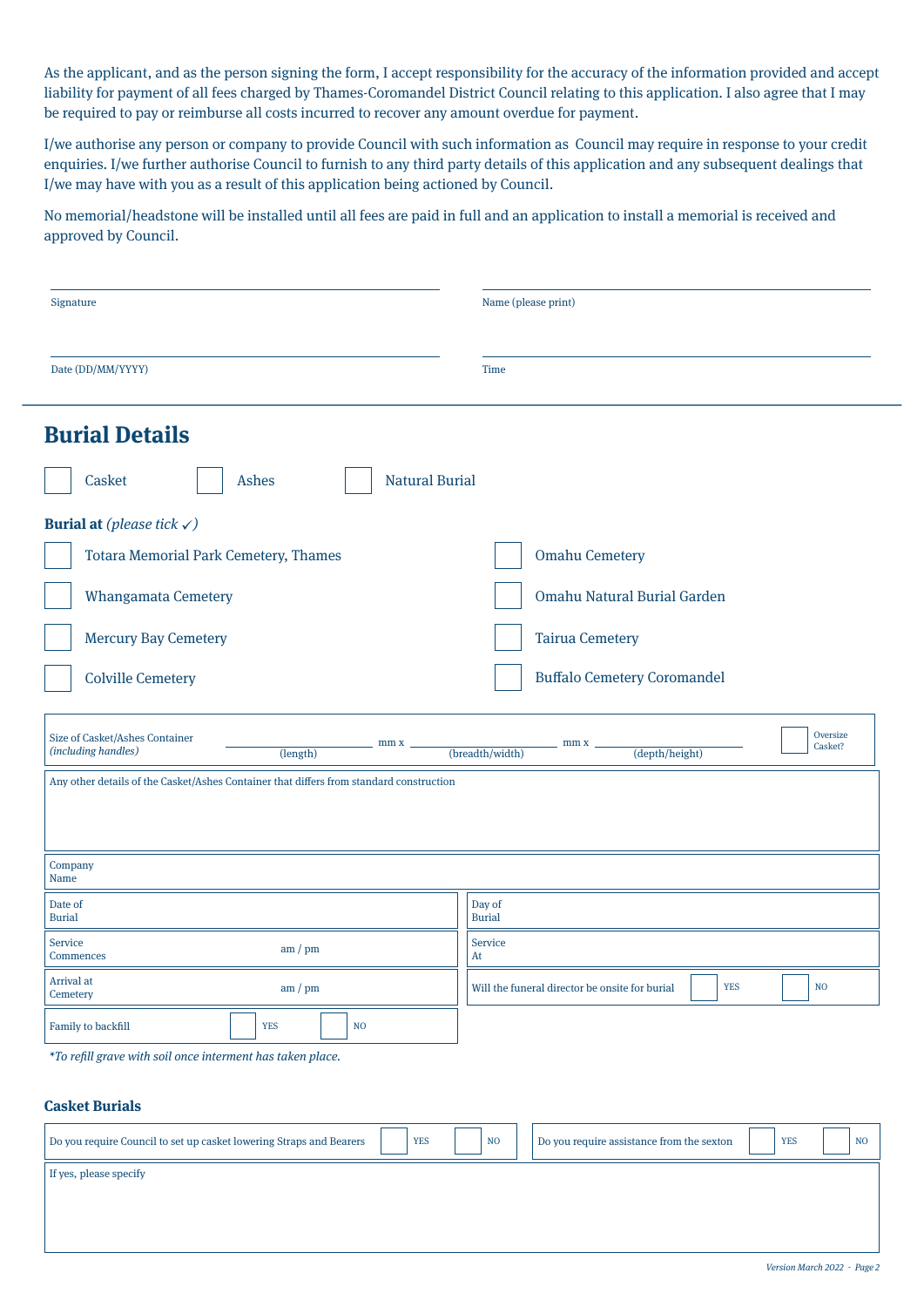### **Plot Details (Choose one of the options below)**

| <b>New Plot</b>      | Application to purchase a cemetery plot attached |                |                                                          |                         |
|----------------------|--------------------------------------------------|----------------|----------------------------------------------------------|-------------------------|
|                      |                                                  |                |                                                          |                         |
| <b>Reserved Plot</b> | Section                                          | <b>Block</b>   |                                                          | Plot                    |
|                      | <b>Plot Certificate</b><br>Number                |                |                                                          |                         |
|                      |                                                  |                |                                                          |                         |
| <b>Re-open Plot</b>  | Section                                          | <b>Block</b>   |                                                          | Plot                    |
|                      | <b>Plot Certificate</b><br>Number                |                |                                                          |                         |
|                      | Person(s) previously<br>interred                 |                |                                                          |                         |
|                      | Date of<br>first Interment                       |                | Relationship of deceased to<br>those previously interred |                         |
|                      | Is there an existing headstone<br><b>YES</b>     | N <sub>O</sub> | Concrete reopen required                                 | <b>YES</b><br><b>NO</b> |
|                      |                                                  |                |                                                          |                         |

## **Authority to open a reserved plot or reopen an occupied plot**

**Details of person applying to have the plot opened/reopened:**

| <b>Full Name</b>                                                                                                                                                                                                                                                 |            |                |            |                |
|------------------------------------------------------------------------------------------------------------------------------------------------------------------------------------------------------------------------------------------------------------------|------------|----------------|------------|----------------|
| Address/<br>City/Town                                                                                                                                                                                                                                            |            |                |            |                |
| Relationship<br>to Deceased                                                                                                                                                                                                                                      |            |                |            |                |
| Are you the original plot purchaser/s?                                                                                                                                                                                                                           | <b>YES</b> | N <sub>O</sub> |            |                |
| Are you the Executor/s of the original plot purchaser's?                                                                                                                                                                                                         | <b>YES</b> | N <sub>O</sub> |            |                |
| Are you the Trustee/s of the original plot purchaser's estate?                                                                                                                                                                                                   | <b>YES</b> | N <sub>O</sub> |            |                |
| <b>Consent of close relatives</b>                                                                                                                                                                                                                                |            |                |            |                |
| Have the close relatives <sup>*</sup> of those preciously interred and the Deceased been informed of the opening/re-opening<br>of the plot for the purpose of interring the Deceased?                                                                            |            |                | <b>YES</b> | N <sub>O</sub> |
| To the best of your knowledge and belief has any close relative, executor/s, beneficiaries of the person/s<br>previously interred or the Deceased expressed any objection to the opening or re-opening of the plot for the<br>purpose of interring the Deceased? |            |                |            | N <sub>O</sub> |

\*Close relatives refers to Parent or step parent, child or step child, grandparent, grandchild, brother or sister including half brother or sister, spouse, civil union partner or de facto partner.